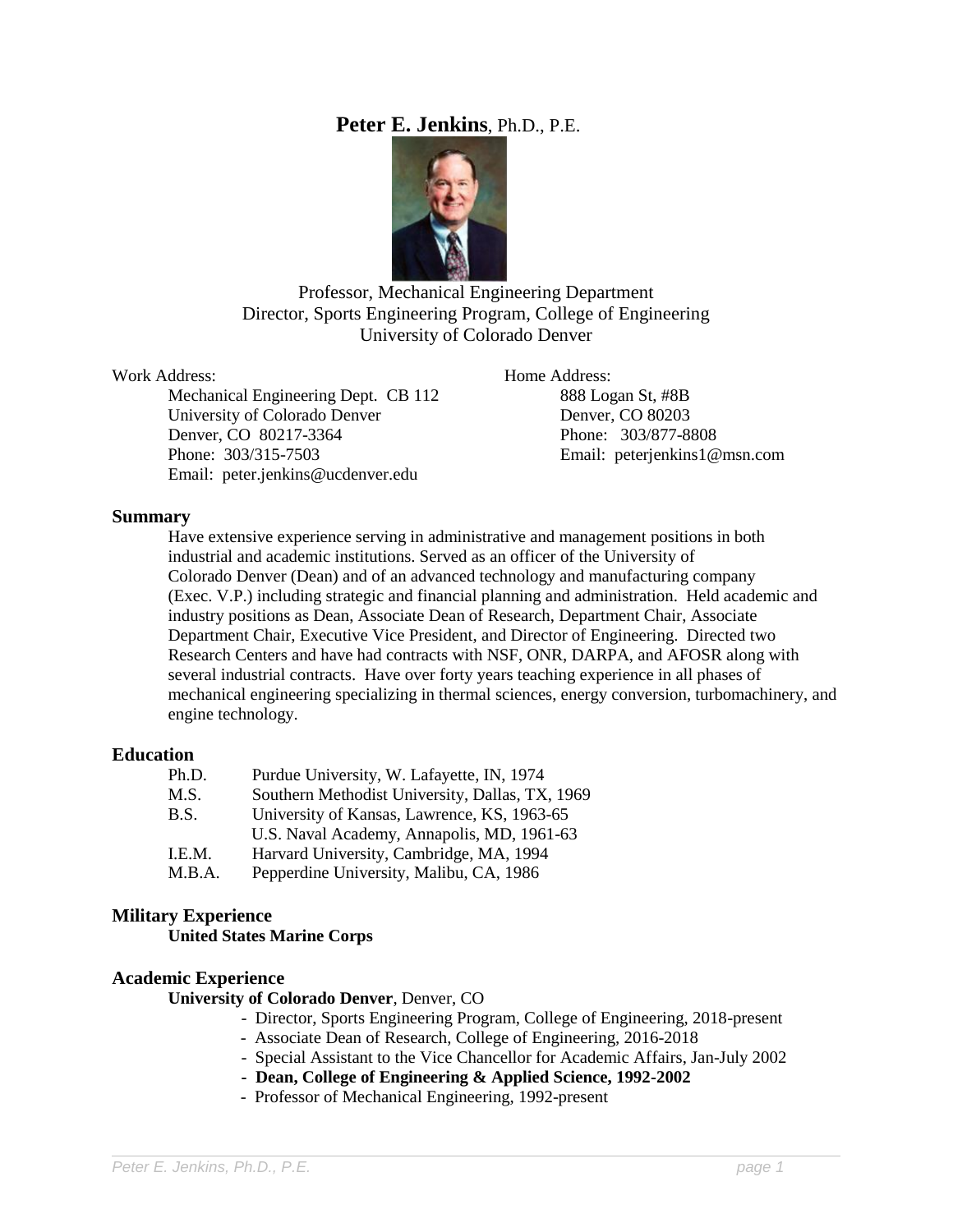- Director, EAS PhD Program, 2011-2015
- Deputy Director, CSIS Center, 2012-2013
- Director, International Technology Transfer Program, 1993-2002
- Director, Energy R&D Program, 1992-2002.

#### **University of Nebraska-Lincoln**, Mechanical Engineering Department, Lincoln, NE

- **Professor and Dept. Chair, 1986-1992**
- Director, Center for Engine Technology, 1986-1992

## **Texas A&M University**, Mechanical Engineering Department, College Station, TX

- **Assoc. Dept. Head, l980-l984**
- Professor, 1982-1984
- Associate Professor, 1978-1982
- Assistant Professor, 1975-1978
- Director, Turbomachinery Laboratory, 1978-1984

### **Northern Arizona University**, Flagstaff, AZ

- Assistant Professor, 1974-1975

#### **United States Naval Academy**, Annapolis, MD

- **-** Visiting Professor, Mechanical Engineering Dept., July 2007-August 2008
- Director, ONR Fuels Research Group

#### **United States Air Force Academy**, Colorado Springs, CO

- Distinguished Visiting Professor, Engineering Mechanics Dept., July 2004-May 2006
- Director, Energy Research Center
- Member of UAV Research Program

#### **United States Military Academy**, West Point, NY

- Distinguished Visiting Professor, Civil & Mechanical Engineering Dept.,
- Director, Energy Research Program
- July 2002-June 2003

#### **Professional Experience**

## **Engine Corporation of America**, Fullerton, CA

- Executive Vice President and Director of Engineering, 1984-1986
- **Texas Instruments, Inc**., Dallas, TX

- Senior Design Engineer, 1966-1970

- **L.T.V. Vought Aeronautics**, Dallas, TX
	- Design Engineer, l965-66

## **Registration**

Professional Engineer, Texas (39287)

## **Patents**

Received six patents

Latest patent: Multiple-Blade Wind Machine with Shrouded Rotors, No. US 10,066,597B2, September 4, 2018

## **Professional and Service Memberships**

## **Navajo Transitional Energy Company**

Member, Advisory Committee, 2013-present Chair, Technology Committee, 2013-present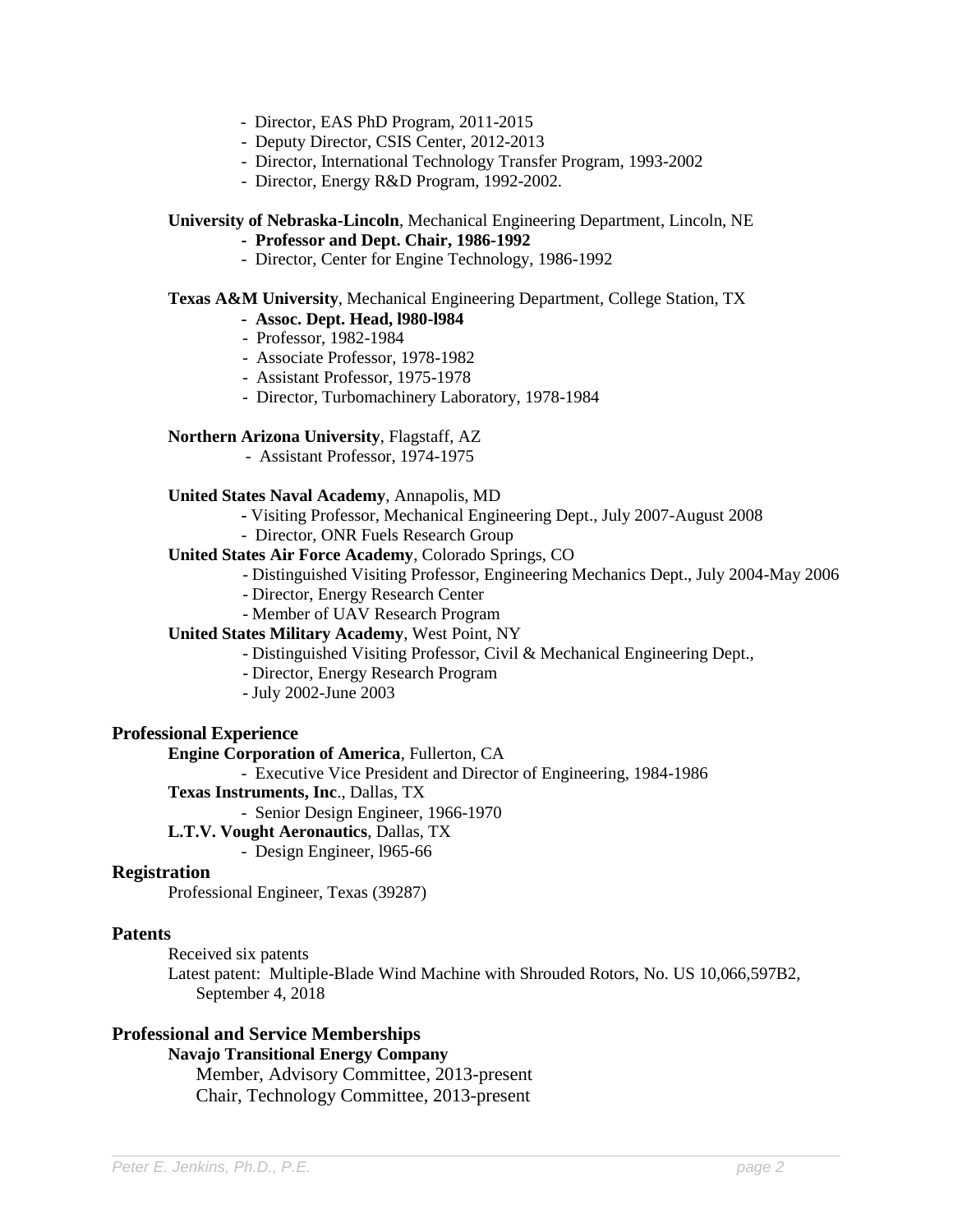**Colorado Society of Professional Engineers** President, Metro Chapter, 1996-1997 Member, Board of Directors, 1996-1998 **American Society of Mechanical Engineering** (ASME), 1964-present Fellow, since 1984 Member, Energy Committee, 1987-1988 Member, National Nominating Committee, 1981-1984 Member-at-large, Energy Resources Group, 1981-1986 Chairman, Technical Division, 1980-1981 Program Chairman, ASME Winter Annual Meeting, 1979 Member, Executive Committee, 1978-1982 Vice-chairman, Fluid Mechanics Section, 1975 Member, Gas Turbine Division, 1978-1982 **American Institute of Aeronautics and Astronautics** (AIAA), 1974-present Terrestrial Energy Systems Technical Committee, 1978-1979 **Society of Automotive Engineering** (SAE), 1978-present Chairman, National NGV Conference, 1991 Advisor, Univ. of Nebraska Student Chapter, 1987-1992 SAE Research Committee, 1993-1999 SAE ABET Committee, 1993-1999  **National Society of Professional Engineers** (NSPE), 1975-present Education Committee Chairman, 1991 **American Society of Engineering Educators** (ASEE), 1974-present Member, Energy Division Associate Chairman, Summer Annual Conference, 1989 **American Society of Heating, Refrigeration and Air Conditioning Engineers** (ASHRAE), 1976-present Education and Research Committee, 1976-1978 **Boy Scouts of America**, 1976-1986 Scoutmaster, Woodbadge Instructor, and Commissioner

## **Honors and Awards**

- 2018 Awarded Patent: Multiple-Blade Wind Machine with Shrouded Rotors, No. US 10,066,597B2, September 4, 2018
- 2013 Selected for the Coors Endowed Chair position at the US Air Force Academy
- 2012 Received both the Outstanding Research and Outstanding Service Awards from the ME Department.
- 2008 Received Letter of Commendation for teaching at the three military academies from the Deputy Secretary of Defense, Gordon England.
- 2007 Appointed Visiting Professor, U.S. Naval Academy, Annapolis, MD.
- 2007 Selected as a Distinguished Alumni, University of Kansas.
- 2004 Selected as a Distinguished Visiting Professor at the U.S. Air Force Academy.
- 2003 Received the U.S. Army's "Commander's Award for Outstanding Public Service" from the United States Military Academy, West Point, NY, May, 2003.
- 2002 Completed "ASCE EXCEED" Teaching Program at the U.S. Military Academy.
- 2002 Selected as a Distinguished Visiting Professor at the US Military Academy, West Point, NY.
- 2000 Selected as one of 50 participants in the Leadership Denver by the Denver Metro Chamber of Commerce.
- 1996 Elected President, Metro Chapter, Professional Engineers of Colorado.
- 1994 Selected to attend the IEM program at Harvard University.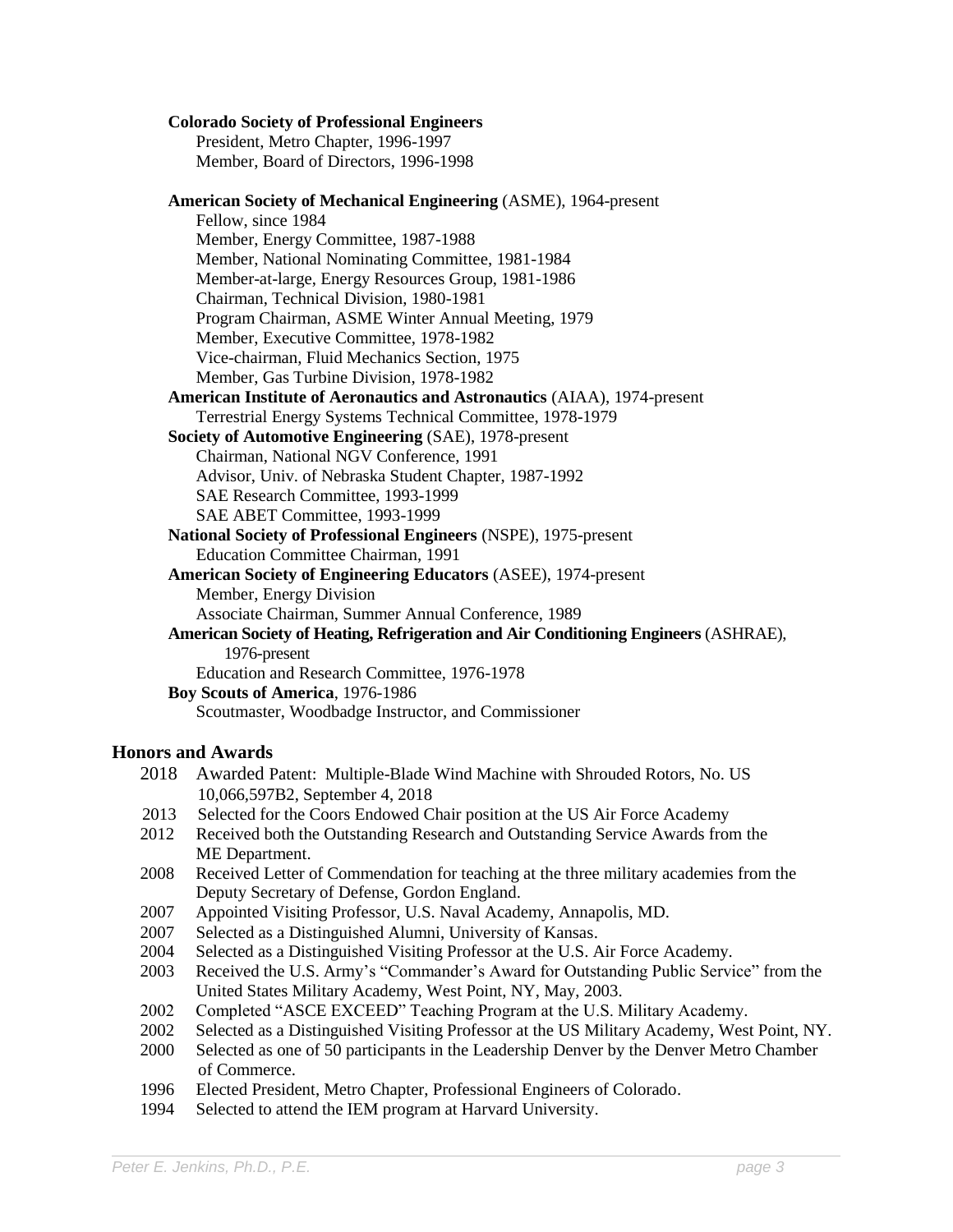- 1992 Elected to Tau Beta Pi Engineering Honorary Society.
- ` 1991 Elected to the New York Academy of Sciences.
- 1990 Invited to White House in Washington, DC to brief President Bush's staff on alternative fuels and engine technology.
- 1990 Recipient of the University Outstanding Teaching Award, University of Nebraska-Lincoln.
- 1989 Hosted President Bush and three Cabinet members at the Center for Engine Technology at UNL; Made technical presentation and gave tour of test facilities.
- 1987 SAE Senior Teetor Award Winner.
- 1985, 1988-1999 Who's Who in America.
- 1984 Fellow, American Society of Mechanical Engineers.
- 1984 Received the National NUCEA Conferences and Institute Faculty Service Award.
- 1983-1984 Appointed as a member of the Propulsion Committee for the National Research Council of the National Academy of Engineering.
- 1983 Texas A&M University Faculty Distinguished Achievement Award.

Member: Pi Tau Sigma, Tau Beta Pi, Sigma Pi Sigma Outstanding Academic Societies.

## **Selected Journal Publications**

1. "Simulink/MATLAB Model for Assessing the Use of a Centrifugal Pump as a Hydraulic Turbine," Jenkins, P.E. and Kuryachy, A., *World Journal of Mechanics*, Vol. 8, p. 253-271, 2018, https://doi.org/10.4236/wjm.2018.87021.

2. "Drag Coefficients of Golf Balls," Jenkins, P., Arellano, J., Ross, M., and Snell, M., *World Journal of Mechanics*, Vol. 8, p. 236-241, 2018, https://doi.org/10.4236/wjm.2018.86019.

3. "Design and Analysis of a Dual Rotor Turbine with a Shroud Using Flow Simulations," Jenkins, P.E., Younis, A., and Chen, Y.X., *Journal of Power and Energy Engineering*, Vol. 5, p. 25-40, 2017, https://doi.org/10.4236/jpee.2017.54004.

4."Flow Simulation to Determine the Effects of Shrouds on the Performance of Wind Turbines," Jenkins, P. E. and Younis, A., *Journal of Power and Energy Engineering*, Vol. 4, p. 79-93, 2016, http://dx.doi.org/10.4236/jpee.2016.48008.

5. "Analysis of Using the M-Cycle Regenerative-Humidification Process on a Gas Turbine," Jenkins, P., Cerza, M., and Al Saaid, M., *Journal of Power and Energy Engineering*, Vol. 8, No. 11, November 2014, p. 1824-1837.

6. "Biochar as a Sustainable Electrode Material for Electricity Production in Microbial Fuel Cells," Huggins, T., Wang, H., Kearns, J., Jenkins, P., and Ren, Z., *Bioresource Technology*, Vol. 157, April 2014, p. 114-119, http://dx.doi.org/10.1016/j.biortech.2014.01.058 (5 year Impact Factor 5.3.)

7. "Microbial Desalination Cell with Capacitive Adsorption for Ion Migration Control," Forrestal, C., Xu, P., Jenkins, P.E., and Ren, Z., *Bioresource Technology,* Vol. 120, Sept. 2012, p. 332-336, http://dx.doi.org/10.1016/j.biortech.2012.06.044 (Highlights: Leading journal in biotechnology,with Impact Factor 5.3. The article reported that the capacitive adsorption solved the salt management problem in MDCs.)

8. "Microbial Desalination Cells for Improved Performance in Wastewater Treatment, Electricity Production, and Desalination," Luo*,* H., Xu, P., Roane, T.M., Jenkins, P.E., and Ren, Z., *Bioresource Technology*, Vol. 105, 2012, p. 60-66*.* (Highlights: Leading journal in biotechnology with Impact Factor 5.3. The article reported that electricity production from wastewater and desalination can be mutually beneficial in MDCs. It has been cited 4 times within 7 months.)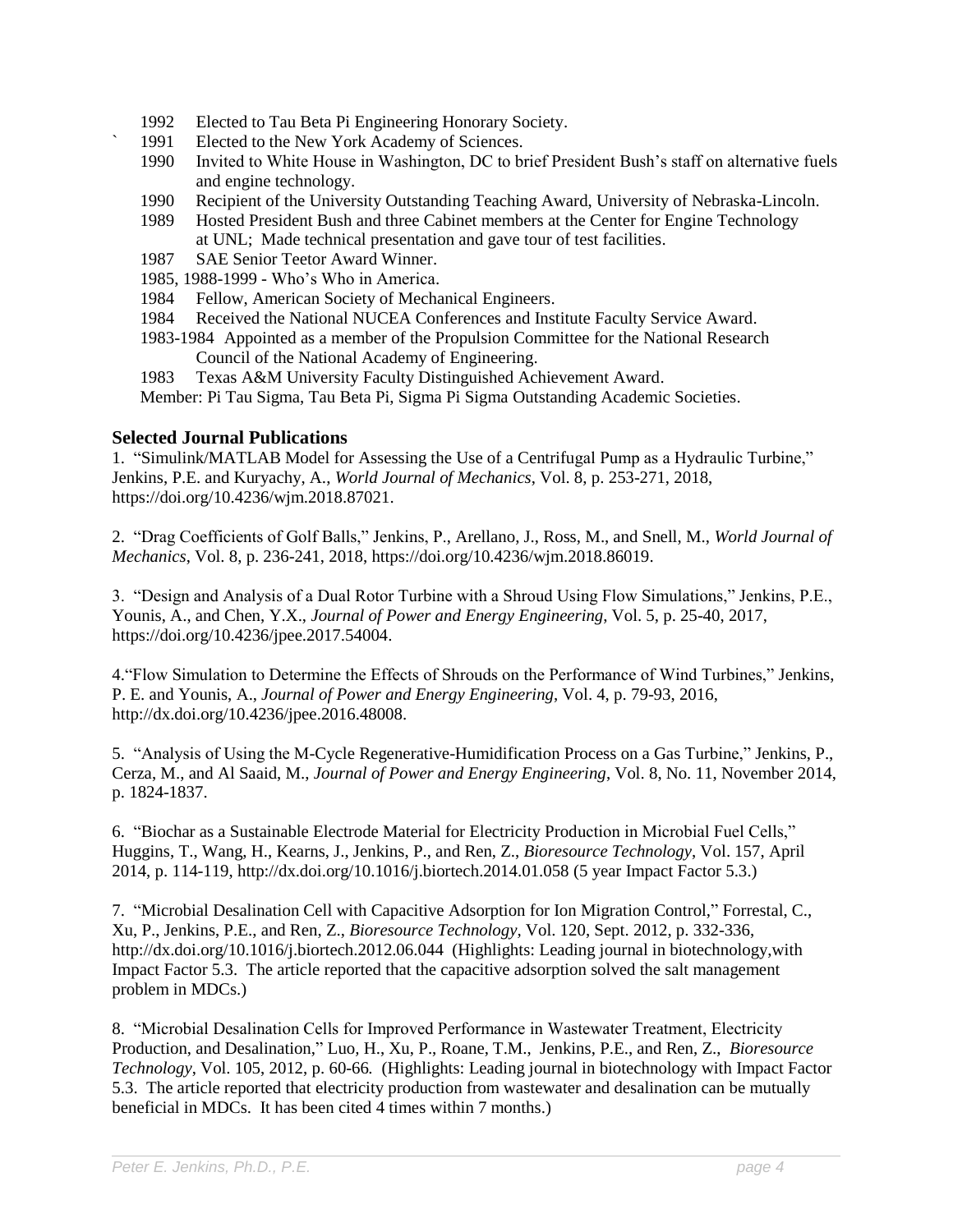9. "Ionic Composition and Transport Mechanisms in Microbial Desalination Cells," Luo, H., Xu, P., Jenkins, P.E., and Ren, Z., *Journal of Membrane Science,* 2012, 409-410, 16-23. (Highlights: Leading journal in membrane science with Impact Factor 4.3. The article reported the characterization results and membrane scaling mechanisms in MDCs. It has been cited 2 times within 4 months.)

10. "Long-term Performance and Characterization of Microbial Desalination Cells in Treating Domestic Wastewater," Luo, H., Xu, P., Jenkins, P.E., and Ren, Z., *Bioresource Technology,* 2012, 120:187-93. (5 year Impact Factor 5.3.)

11. "Electrochemical Corrosion of Carbon Steel Exposed to Biodiesel/Simulated Seawater Mixture," Wang, W., Jenkins, P.E., and Ren, Z., *Corrosion Science*, 2012, 57, 215-219. (Highlights: No.1 journal in corrosion science with Impact Factor 3.7. The article reported the unique corrosion behavior of carbon steel in seawater and biodiesel interface.)

12. "Concurrent Desalination and Hydrogen Generation Using Microbial Electrolysis and Desalination Cells," Luo*,* H., Jenkins, P.E., and Ren, Z., *Environmental Science & Technology,* 2011, 45(1), 340-344. (Highlights: No.1 journal in environmental science and engineering with Impact Factor 5.8. The article reported the first system for simultaneous desalination,  $H_2$  production, and wastewater treatment. The article was featured by *ES&T Water-Energy* Virtual Issue as a promising technology for solving energy water problems. The findings were reported by more than 100 science news releases including *Science Daily*, *Scientific American*, *NASA Technical Review*, C&EN News, ABC 7News, *Desalination Report*, *Membrane Technology*, *UC Denver News*, *CU Faculty Newsletter*, etc. Received numerous interview requests from USA, UK, Brazil, China, etc. It has been cited 20 times within 19 months.)

13. "Carbon Nanotube Modified Air-Cathodes for Electricity Production in Microbial Fuel Cells," Wang, H., Wu, Z., Jenkins, P., Plaseied, A., Simpson, L., Engtrakul, C., and Ren, Z., *Journal of Power Sources* 2011, 196(18), 7465-7469*.* (Highlights: No.1 journal in power production with Impact Factor 5.0. The article reported the improved performance of MFC systems by using electrodes modified by carbon nanotubes. It has been cited 8 times within 2 years.)

14. "Heterogeneous Corrosion Behaviour of Carbon Steel in Water Contaminated Biodiesel," Wang, W., Jenkins, P.E., and Ren, Z., *Corrosion* Science 2011, 53(2), 845-849. (Highlights: No.1 Journal in corrosion science with Impact Factor 3.7. The article reported the unique corrosion behavior of carbon steel in water contaminated biodiesel. It has been cited  $\overline{7}$  times within  $\overline{2}$  years.)

15. "Effect of CNF/CNT Surface Treatment on the Performance of Air-Cathodes in Microbial Fuel Cells," Wang, H., Hakimelahi, N., Wu, Z., Jenkins, P., Plaseied, A., Simpson, L., and Ren, Z., 2012, submitted to *Journal of Power Sources.* (Impact factor 4.6.)

16. *Insulating Techniques and Radiation Characteristics of Materials in Advanced Engine Designs*, Jenkins, P.E., for EPA, Ann Arbor, MI, June 3, 1997, 41 pages.

17*. High Temperature Materials Study for Advanced Engine Designs*, Jenkins, P.E., for EPA, March 25, 1997, Ann Arbor, MI, 47 pages.

18. "Performance Characteristics of a Multiple-Disk Centrifugal Pump," Roddy, R., Morrison, G., and Jenkins, P.E., Paper No. 1949-WT, ASME Transaction, *Journal of Fluids Engineering*, Vol. 109, pp. 51- 57, March 1987.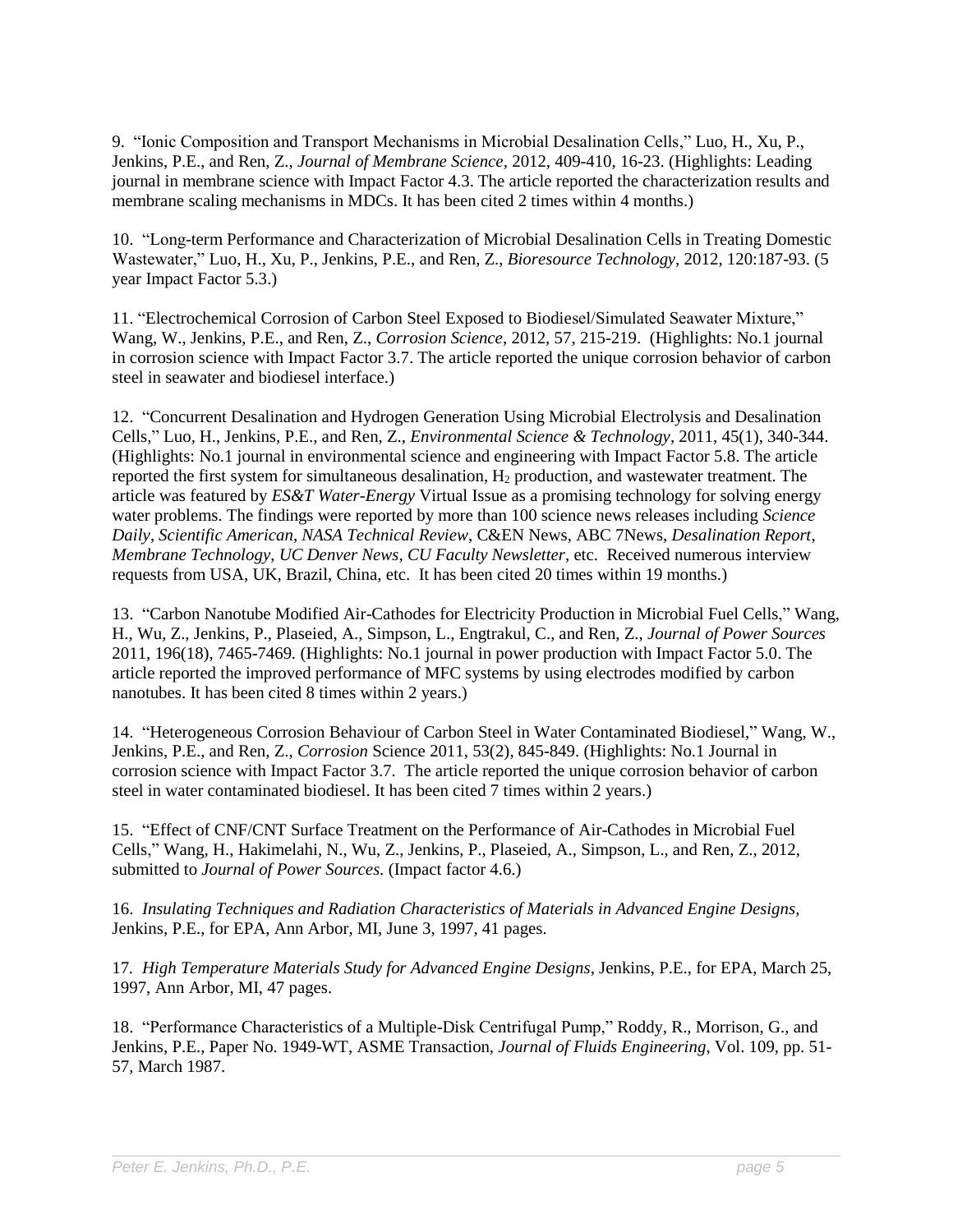19. "Flowfield and Performance Measurements in a Vaned Radial Diffuser," Dutton, J.C., Piemsombon, P., and Jenkins, P.E., Paper No. 84-WA/FM-7, ASME Transaction, *Journal of Fluids Engineering*, Vol. 108, pp. 141-147, June 1986.

20*.* "Comparison of the HTTT Reheat Gas Turbine Combined Cycle with the HTTT Non-Reheat Gas Turbine Combined Cycle," Rice, I.G. and Jenkins, P.E., Paper No. 81-GT-69, ASME Transaction, *Journal of Engineering for Power*, 1981, Vol. 194, pp. 129-142.

21. "Test Report of the Wind Baron (Multi-blade) High Performance Windmill," Jenkins, P.E., tested at the Navajo Nation Master Test Site, Window Rock, AZ, *Texas A&M Turbomachinery Laboratories Report*, February 26, 1981.

## **Conference Presentations and Proceedings**

1. "Ultra-Dissipative Foams and Liners to Prevent Concussions Using Liquid-Crystal Elastomers," Jenkins, P.E., Yakacki, C.M., and Torbali, A.H., Pacific Operational Science and Technology Conference, Honolulu HI, March 5-9, 2018.

2. "Analysis of Using the M-Cycle on a Gas Turbine," Jenkins, P.E., Al Saaid, M.M., and Cerza, M., ASME Turbo Expo, June 16-20, 2014, Dusseldorf, Germany. Published in *Proceedings of the ASME Turbo Expo 2014*, Vol 3A, Paper No. GT2014-25178.

3. "Studies on Corrosion and Fouling Detection and Prevention Using Micro Electrode Arrays," Ren, Z. and Jenkins, P.E., US National Institute of Standards and Technology, July 23-24, CO, 2013.

4. "Understanding and Solving the Key Challenges in Microbial Desalination Systems," Forrestal, C., Luo, H., Xu, P., Jenkins, P., and Ren, Z., NA-ISMET meeting, Cornell University, October 8-10, 2012.

5. "The Effects of the M-Cycle on the Performance of a Gas Turbine," Jenkins, P.E. and Carty, J., 9th International Conference on Heat Transfer, Fluid Mechanics and Thermodynamics, Malta, July 16-18, 2012. Published in *Proceedings of HEFAT 2012.*

6. "Aerodynamic Bicycle Helmet Design Using a Truncated Airfoil with Trailing Edge Modifications," Jenkins, P.E., and Sims, B.W., IMECE, Denver, CO, November 11-17, 2011. Published in *IMECE 2011 Proceedings*, Paper No. IMECE2011-65411.

7. "Exploring New Electrode Materials for Sustainable Electricity Production in Microbial Fuel Cells," Wang, H*.,* Wu, Z., Jenkins, P., and Ren, Z., 242nd American Chemical Society (ACS) National Meeting, Denver, CO, August 28 - September 1, 2011.

8. "Corrosion Mechanism of Carbon Steel in Seawater Contaminated Biodiesel," Wang, W., Wang, H*.,* Jenkins, P., and Ren, Z., 242nd ACS National Meeting, Denver, CO, August 28 - September 1, 2011.

9. "Improved Performance of Bioelectrochemical Systems by Integrating Energy Production with Water Desalination," Luo, H., Forrestal, C., Jenkins, P.E., and Ren, Z., 3rd International Microbial Fuel Cell Conference, Wetsus, The Netherlands, June 6-8, 2011.

10. "Simultaneous Energy Production and Desalination in Microbial Electrochemical Systems," Luo, H*.,* Xu, P., Jenkins, P.E., and Ren, Z., 241st American Chemical Society (ACS) National Meeting, Anaheim, CA, March 27-31, 2011.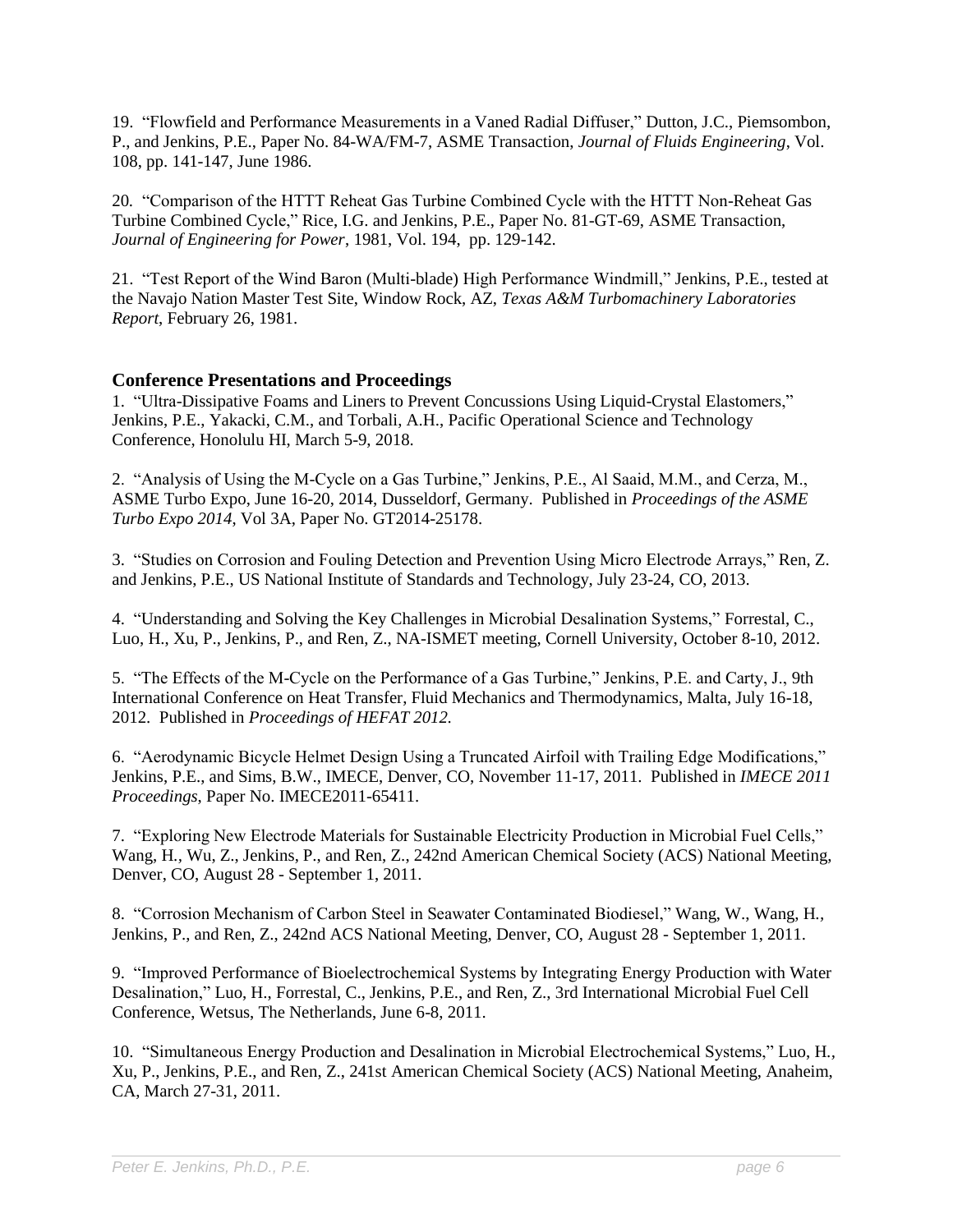11. "Concurrent Desalination and H2 Generation Using an Integrated Bioelectric System," Luo, H., Jenkins, P.E., and Ren, Z., 1st North American BioElectric Systems Meeting, UMass, October 11-13, 2010.

12. "UCD Sports Engineering Program," Jenkins, P.E., Plaseied, A., and Khodaee, M., 8<sup>th</sup> Conference of the International Sports Engineering Association, Vienna, Austria, July12-16, 2010. Published in *Procedia Engineering*, Vol. 2, Issue 2, July 2010, pp.2757-2762.

13. "It's Not About the Bike," Plaseied, A., Khodaee, M., Jenkins, P.E., et.al., 8<sup>th</sup> Conference of the International Sports Engineering Association, Vienna, Austria, July 12-16, 2010. Published in *Procedia Engineering*, Vol. 2, Issue 2, July 2010.

14. "An Experimental Study of Synthetic Fuel Blends Injected into a Rolls-Royce Model 250-C20B Turboshaft Gas Turbine," Cerza, M. and Jenkins, P.E., ASME Turbo Expo, Glasgow, Scotland, June 14- 18, 2010. Published in *Proceedings of the ASME Turbo Expo 2010*, Paper No. GT2010-22436, p. 353- 361.

15. "Carbon Nanofiber Modified Air Cathodes for Improving Electricity Production in Microbial Fuel Cells," Wang, H., Wu, Z., Jenkins, P., Plaseied, A., Simpson, L., Engtrakul, C., and Ren, Z., 239th American Chemical Society (ACS) National Meeting, San Francisco, CA, March 21-25, 2010.

16. "An Experimental Study on the Effects of Fisher-Tropsch (FT) Blends with Diesel #2 and JP-5 on the Performance of a Rolls-Royce Model 250-C20B Gas Turbine Engine," Cerza, M. and Jenkins, P., ASME Turbo Expo, Orlando, FL, June 8-12, 2009.

17. "Turbine Fuel Testing with Boron Nano-Particles," Jenkins, P.E., Naval Research Lab (NRL) Alternative Fuel Workshop, Washington, DC, July 19-20, 2007.

18. "The Impact of Sulfur Free Diesel Fuel on Lubricity and Contamination," Jenkins, P.E. and Tal, M., British Institution for Mechanical Engineers (with Honors), Sussex, England, April 26-28, 2004. Published in *Total Vehicle Technology Conference 2004.*

19. "Reversed Brayton Cycle Gas Turbine," Jenkins, P.E., 2<sup>nd</sup> International Conference on Heat Transfer, Fluid Mechanics and Thermodynamics, Victoria Falls, Zambia, Africa, June 23-26, 2003. Published in *Proceedings of HEFAT 2000.*

20. "Conversion/Training of High Tech Labor Resources," Ferrigno, D. and Jenkins, P., 2<sup>nd</sup> European Systems Engineering Conference," Munich, Germany, September 13-15, 2000. 30. "A New Micro-Gas Turbine Engine," Jenkins, P.E., ASME Gas Turbine Conference, Munich, Germany, May 8-11, 2000.

21. "A New Micro-Gas Turbine Engine," Jenkins, P.E., ASME Turbo Expo, Munich, Germany, May 8- 11, 2000.

22. "International Technology Transfer Programs," Jenkins, P.E., U.S. Dept. of Energy Conference on Environmental Opportunities in Mexico and the Border Countries, Washington, DC, June 20-21, 1994. Published in *Proceedings,* pp. 131-146.

23. "Derivation of a Tumble Number for Accidents Involving Pedestrians," Szydlowski, W.M. and Jenkins, P.E., 1993 SAE International Congress & Exposition, Detroit, MI, March 1-5, 1993. Published as *SAE Technical Paper No. 933660.*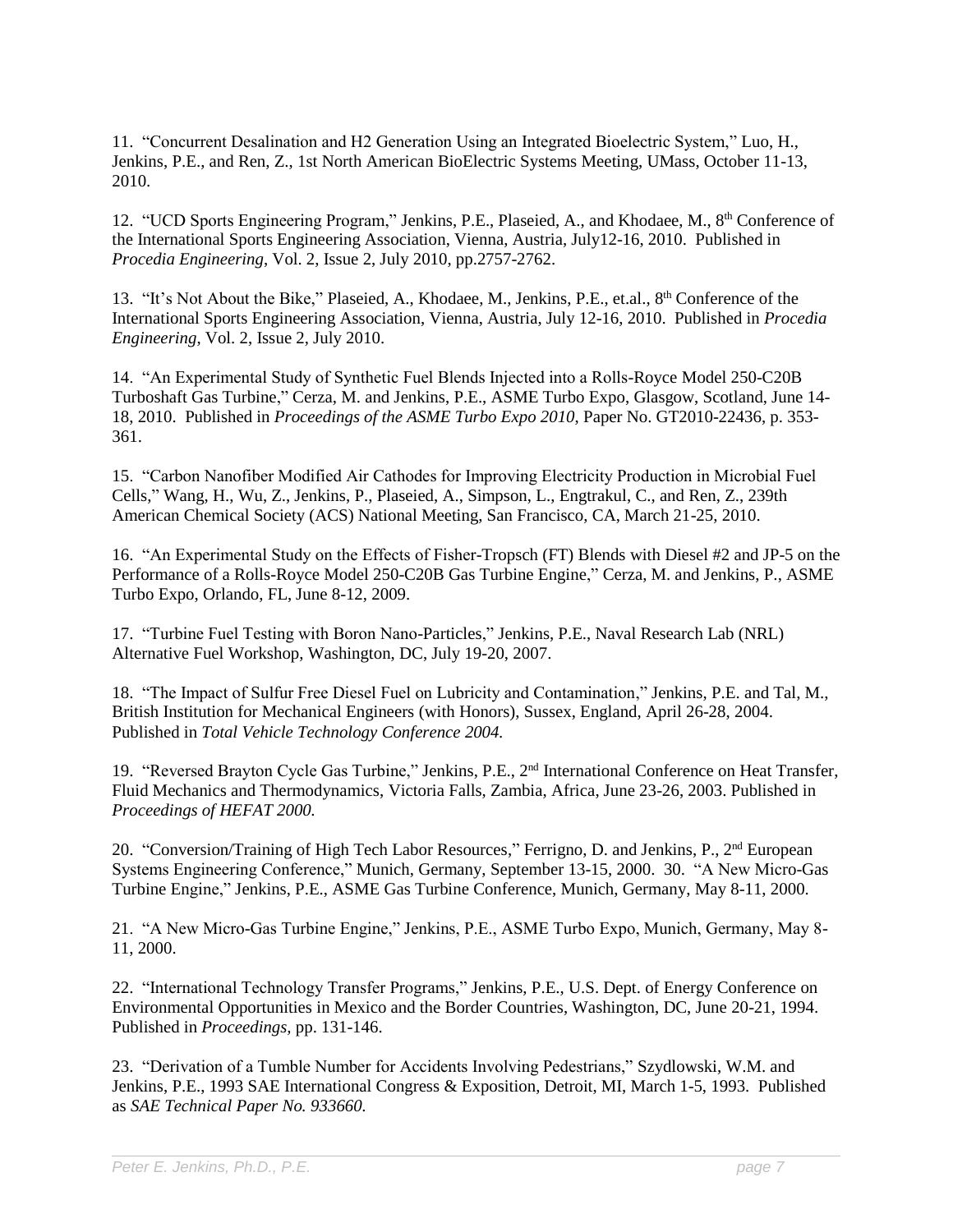24. "Performance Analysis of SI Engines with Ethyl Tertiary Butyl Ethers (ETBE) as a Blending Component in Motor Gasoline and Comparison with other Blending Components," Baur, C., Kim, B., Jenkins, P.E., and Cho, Y.S., Intersociety Energy Conversion Conference, Reno, NV, August 12-17, 1990. Published in *Proceedings 1990 Intersociety Energy Conversion Conference*, Vol. 4, pp. 337-342.

25*.* "Performance Analysis of a Spark Ignited Engine with ETBE as a Blending Agent," Jenkins, P.E., Cho, Y.S. and Kim, B., Future Transportation Technology Conference, San Diego, CA., August 14-16, 1989. Published as *SAE Technical Paper No. 901520.*

26. "Analysis of Component Power Losses in Centrifugal Pumps," Peng, W.W. and Jenkins, P.E., Symposium on the Performance Characteristics of Hydraulic Turbines and Pumps, ASME Winter Annual Meeting, Boston, MA, November 1983. Published in ASME *Journal of Fluids*, 1983.

27. "Heat Transfer and Film Cooling with Steam Injection through an Inclined Hole over a Flat Plate," Han, J., Chan, H., and Jenkins, P.E., ASME-AICHE National Heat Transfer Conference, Seattle, WA, July 1983. Published in *Proceedings,* Paper No. 83-HT-9.

28. "Film Cooling with Steam Injection through Three Staggered Rows of Inclined Holes over a Straight Airfoil," Conklin, G., Han, J., and Jenkins, P.E., ASME International Gas Turbine Conference, March 1983. Published in *Proceedings*, Paper No. 83-GT-30.

29. "A Fluidized-bed Combustion Heat Transfer Model using Finite Element*s*," Jenkins, P.E. and Richardson, T.W., ASME International Gas Turbine Conference, 1982. Published in *Proceedings*, Paper No. 82-GT-169.

30. "The Prediction of Film Cooling Effectiveness of Steam," Han, J. and Jenkins, P.E., ASME International Gas Turbine Conference, 1982. Published in *Proceedings*, Paper No. 82-GT-100.

## **Research Projects**

(Funded, unless indicated otherwise)

- 2018 Creating Ultra-Dissipative Helmet Liners Using Liquid Crystalline Elastomers Foams, State of Colorado Advanced Industries Accelerator, 18 months, Co-PI, \$165,000
- 2018 Ultra-Dissipative Padding Made from Liquid Crystal Elastomers, Head Health TECH Challenge III: NFL, Football Research, Inc., and Duke CTSI, l year, Co-PI, \$121,949
- 2016 Integrated Electrochemical Processes for Synergistic Wastewater Treatment, ONR, 3 years, Co-PI, \$566,721.
- 2012 Multi-electrode Array for Electrochemical Corrosion Control and Biofouling Prevention, ONR, 3 years, PI, \$270,000
- 2011 Wire Beam Electrode for Corrosion and Biofouling Control, ONR, PI, \$65,000
- 2010 Efficient Energy Production, Desalination, and Waste Treatment in Bioelectrochemical Systems, ONR, 2 years, PI, \$250,000
- 2010 Low-Energy Desalination and Electricity Generation in Bioelectrical Systems, ONR, 2 years, PI, \$99,433
- 2010 USNA-ONR Alternative Fuel Testing, ONR, 1 year, PI, \$44,000
- 2009 MFC Fuel Cell Program, ONR, 3 years, PI, \$450,000
- 2009 USNA-ONR JP5/FT Engine Alternative Fuel Testing Program, Phase 1&2, ONR, co-PI, \$49,000
- 2008 USNA Alternative Fuel Gas Turbine Testing Program, ONR, co-PI, \$209,800
- 2007 USNA Synthetic Fuel Development and Testing Program, ONR, co-PI, \$179,900